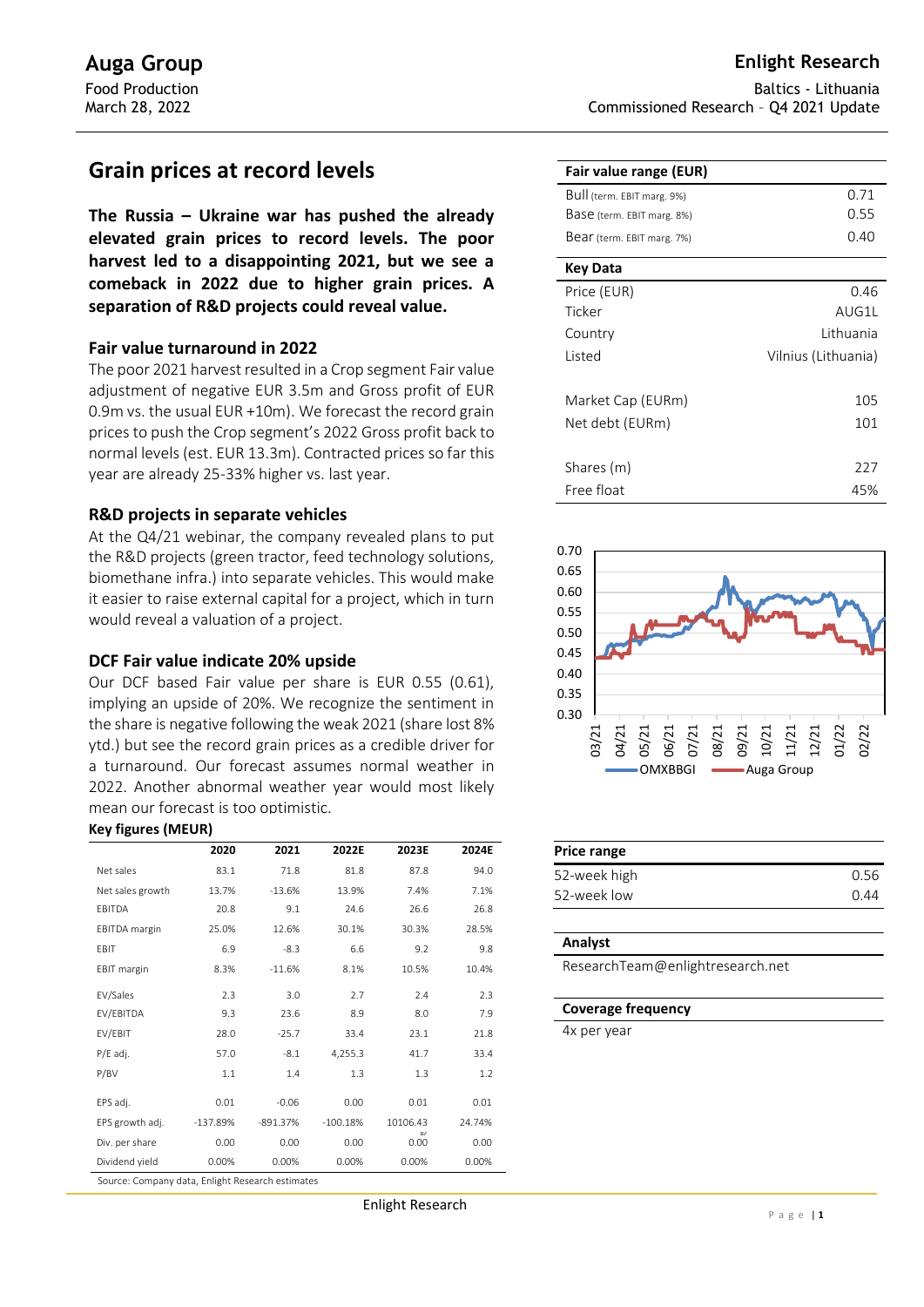# **Key takeaways**

# **Several factors hurt 2021 harvest…**

The full-year 2021 Crop segment Fair value adjustment was negative EUR 3.2m vs. our estimate of positive EUR 2.4m, which made it the worst year since 2018 when the negative Fair value adjustment was EUR 3.4m due to a drought. The main reasons for the poor harvest were:

- Record heat resulting in significantly lower yields. The 2021 summer was the hottest in over a decade in Lithuania with the average temperature 3.8°C above the historical average. Consequently, the 2021 wheat yield declined 20.4% to 3.27 t/ha from 4.11 t/ha in 2020, while the 2021 legumes yield declined 59.6% to 1.09 t/ha from 2.70 t/ha in 2020.
- Wheat price increase was not captured. Most of the wheat harvest was contracted (sold) before the major upward move in the market prices that started in July (the Euronext conventional wheat December 2021 futures contract increased from 200 EUR/t in July to more than 300 EUR/t in November).
- Larger than planned share of harvest contracted early. As the overall harvest became smaller than expected, the share of the harvest contracted early was larger than expected, resulting in a smaller amount being sold at higher prices (given the grain price increase in the second half of 2021).



Crop segment periodic and accumulative FV gain (loss) EURm

Source: Company report, FV gain adjusted for already taken gain in previous period

## **…but likely to support 2022 harvest**

We look for the factors that hurt the 2021 harvest to reverse and support the 2022 harvest, leading to a positive crop Fair value adjustment of EUR 5.9m this year. The main supporting factors are:

• Normalized weather leading to improved yield. Our main scenario does not assume another record hot summer (although it cannot be excluded), but a rather normal summer which means the yields should recover to normal levels. For 2022, we estimate the wheat yield to increase 20% to 3.9 t/ha, and the legumes yield to increase 100% to 2.2 t/ha. Worth noting is these estimated yield levels are not at record levels but rather back to normal levels.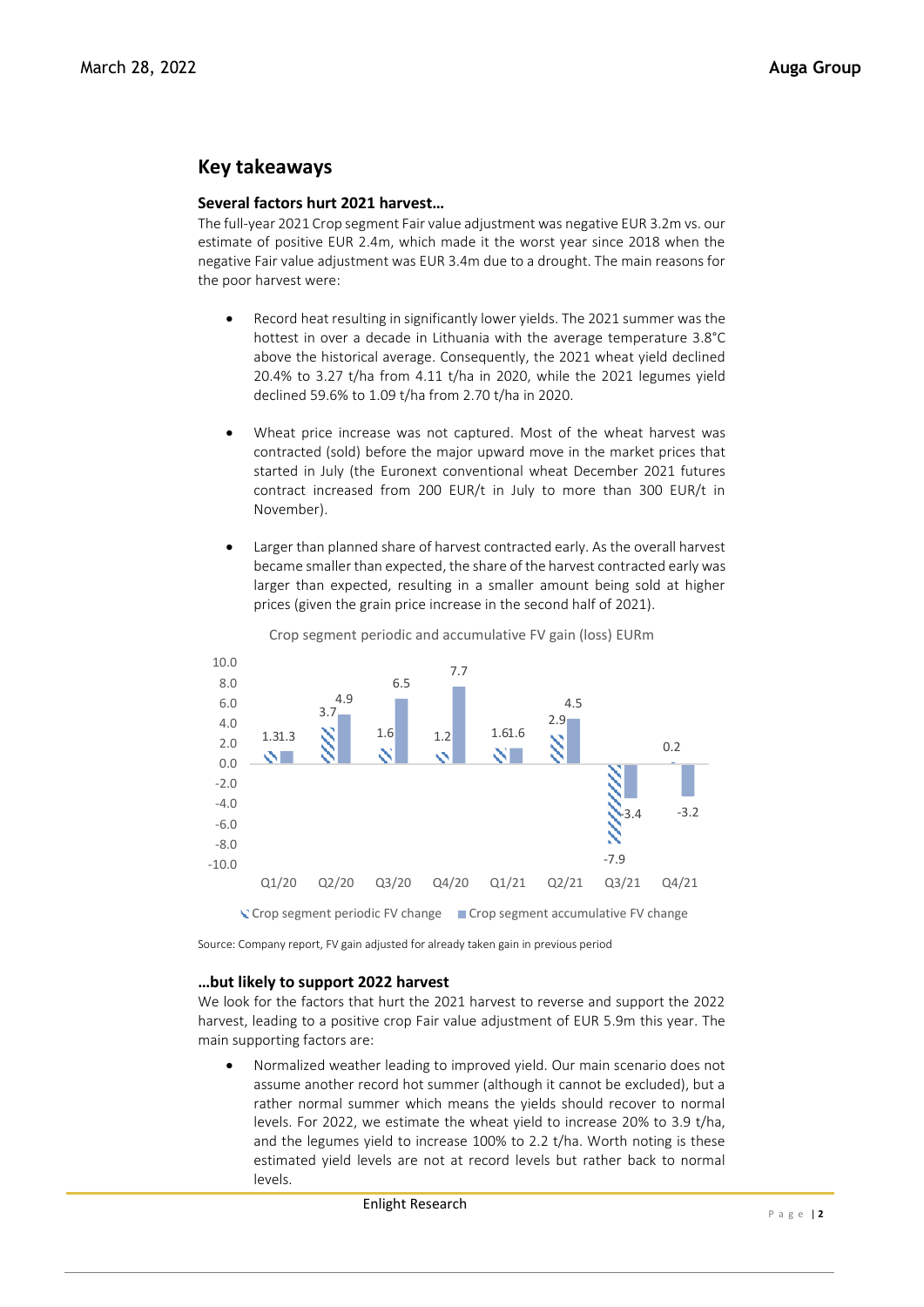- Capture higher grain prices. This year, the grain prices have continued the gains that started in the second half 2021, and all crop prices are at historical highs. If the prices remain at these levels, the selling price of the contracted harvest (40% of expected total harvest) in H1/22 should be around 45% higher compared to H1/21, leading to an estimated positive Fair value adjustment of EUR 2.4m in the first half of 2022.
- Normalized crop yield. Normalized weather should mean yields recover to normal levels, which would result in a larger amount of harvest to be sold in the second half of 2022 (positive effect on the crop Fair value). We assume a positive crop Fair value adjustment in H2/22 of EUR 3.5m, compared to a negative adjustment of EUR 7.7m in H2/21.



Crop segment Fair value adjustment (EURm)

Source: Company reports (historical), Enlight Research (estimates), FV excluding gains in previous periods



Auga yield, t/ha

Enlight Research

Source: Company reports (historical), Enlight Research (estimates)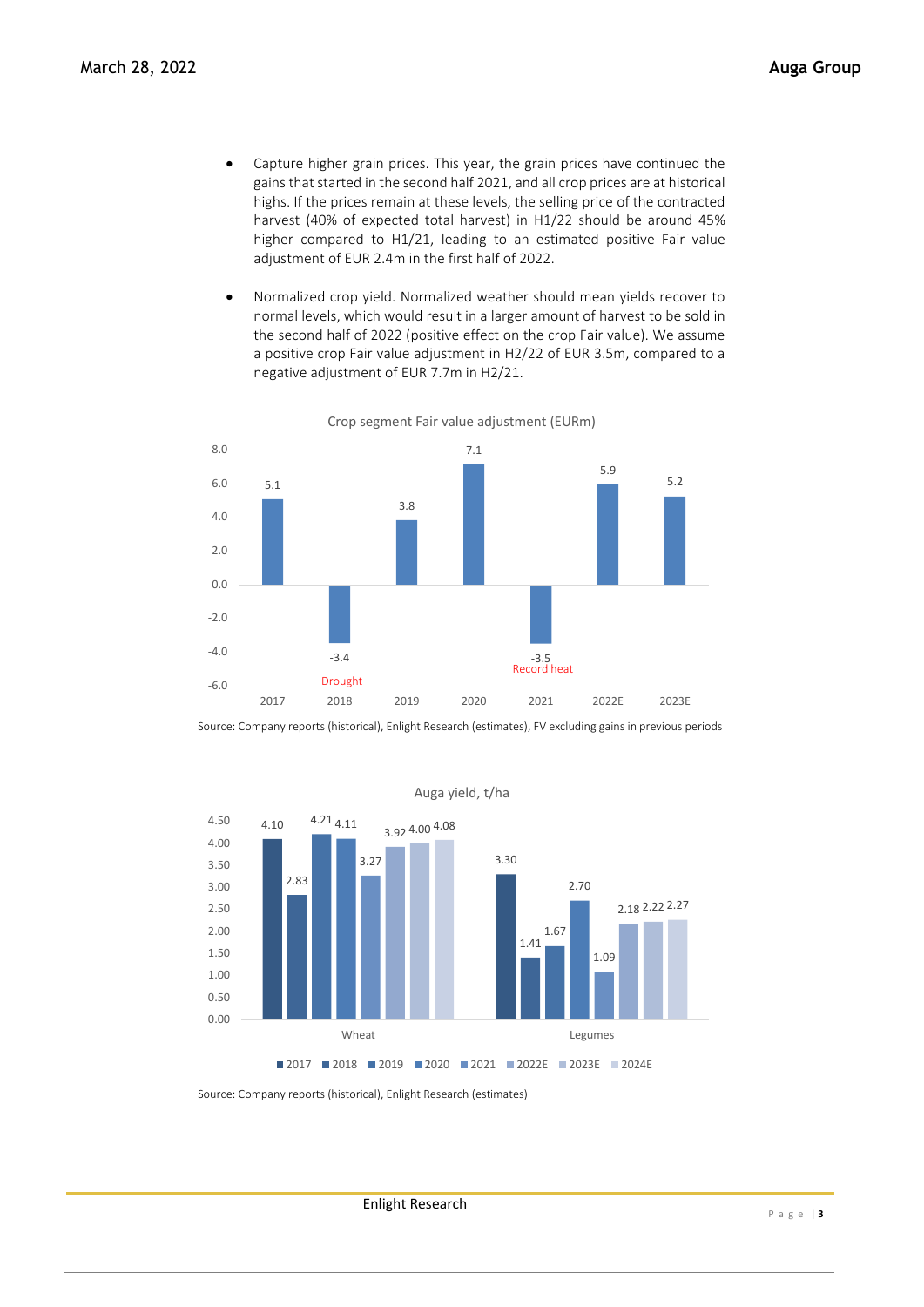

Source: Euronext



Source: Euronext

### Crop segment outlook

| Key components     | Outlook                                                                                                                                                                                                    |
|--------------------|------------------------------------------------------------------------------------------------------------------------------------------------------------------------------------------------------------|
| Price              | First crop contracts done in 2022 were done at 25-33%<br>higher prices than in 2021. We believe key crops like<br>wheat, could see at least a 30% price increase in 2022.                                  |
| Yield              | Seeding for next year's harvest has been done on time.<br>Winter has come with snow which protect plants from<br>frost. We believe condition of crops are satisfactory.                                    |
| Costs              | Costs are under control as Wheat cost/ha has decreased<br>by 8% and Legumes had a tiny 2% increase y-on-y. We<br>expect costs to rise in 2022, but the increase would be<br>offset by higher grain prices. |
| Contracted harvest | As of end of Feb 2022, 28% of forecasted 2022 harvest<br>was contracted whereof 26% were due to long-term<br>multi-year contracts.                                                                         |

Source: Company report, Company presentation, Enlight Research

Enlight Research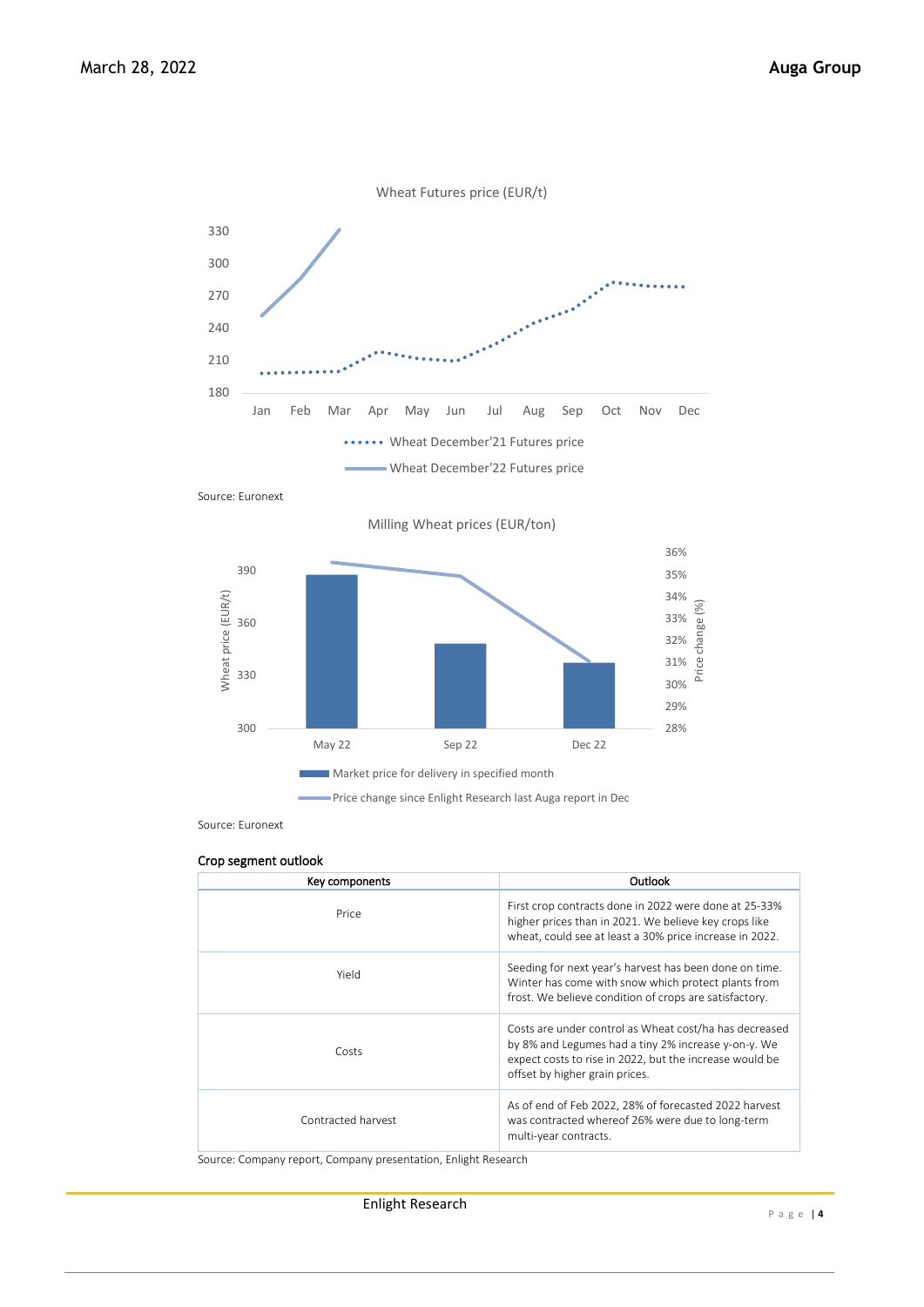# **FMCG significant Gross profit improvement**

The FMCG segment (soups, canned beans etc.) doubled its Gross profit in 2021 to EUR 1.6m as the Gross margin improved to 25.7% from 15.4% last year. This means the FMCG segment posted the highest Gross profit out of all segments (as Crop segment had a bad year) – even higher than the Mushroom and the Dairy segment put together. Worth noting is that in a normal harvest year, the Crop segment's Gross profit is much larger than all other segments at EUR +10m (around 70% of the group gross profit). We forecast continued double-digit sales growth for the FMCG segment with a stable Gross margin around 26% in the forecast period 2022-24.



Source: Company reports, Enlight Research (estimates)



2021 Auga Gross profit by Segment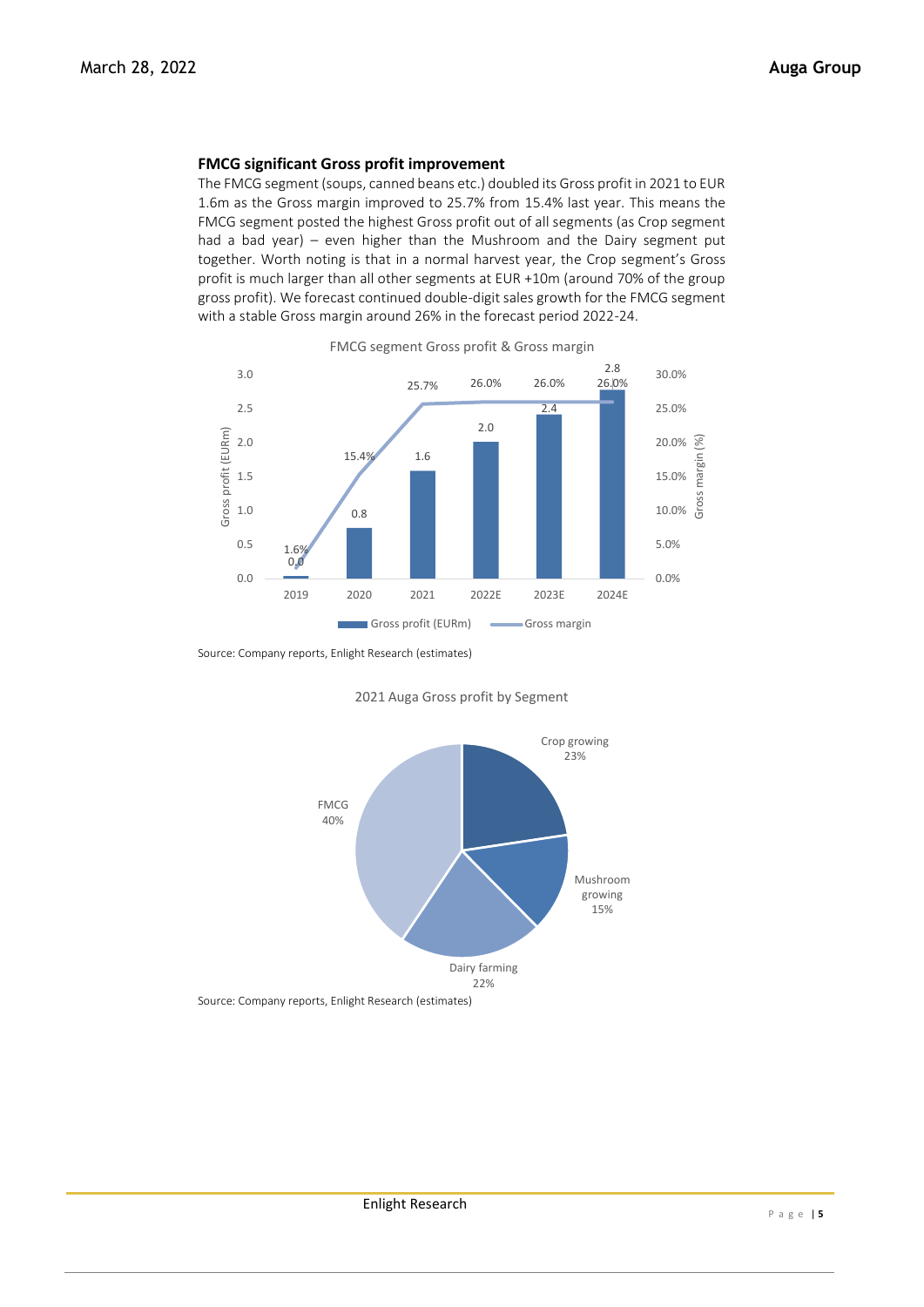## **New group structure could reveal value**

At the Q4/21 webinar, the company announced plans to change the legal structure to separate the R&D projects from the standard operations. This would more easily enable Auga to raise equity funding for a specific R&D project, which would reveal the valuation of a project. As we do not believe investors have put a significant value on the R&D projects, revealing the valuation will most likely have a positive effect on the Auga share price. Worth noting is that no official decision to change the legal structure has been made yet. See below table for examples of R&D projects that could be put into separate entities.

## Auga R&D Projects

| R&D project                 | <b>Status</b>                                                                                                                                                                                  |
|-----------------------------|------------------------------------------------------------------------------------------------------------------------------------------------------------------------------------------------|
| AUGA M1 Biomethane tractor  | At the Q4 webinar, the company reiterated plans for a commercial launch of the<br>Auga M1 Biomethane tractor in the second half of this year with a significant<br>production ramp-up in 2023. |
| Biomethane infrastructure   | At the Q4 webinar, the company announced plans to operate 3 facilities by<br>Q4/22.                                                                                                            |
| Specialized feed technology | At the Q4 webinar, the company announced that first prototype is already built<br>and is currently being tested.                                                                               |

#### Auga M1 Biomethane tractor



Source: Auga, picture of M1 tractor: 12 hours runtime, 500 equivalent hp, biomethane gas – electric drive system, changeable biomethane gas cartridges (2-3 min to change)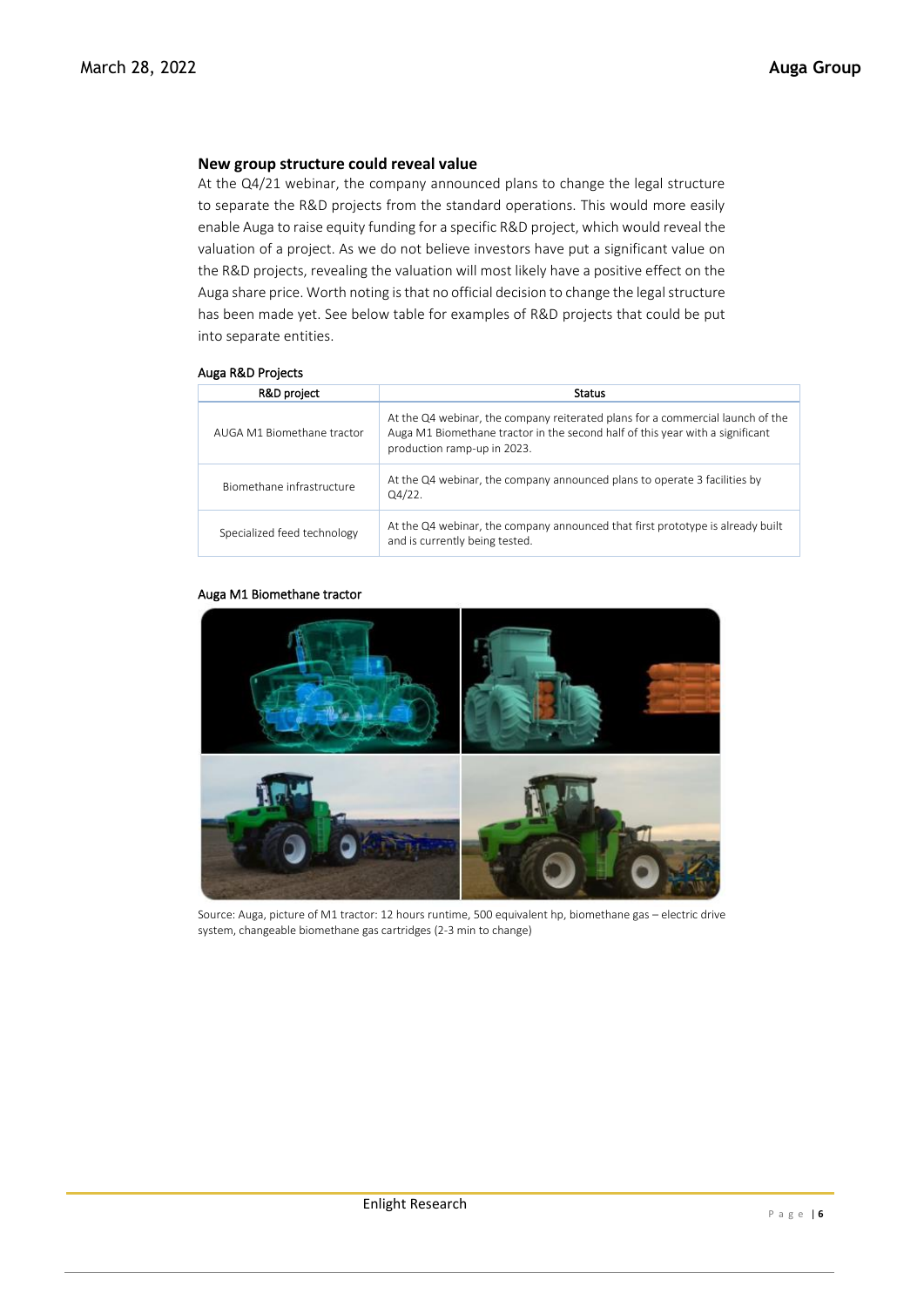# **Valuation**

# **DCF valuation**

We lower our Base case DCF based Fair value to EUR 0.55 (0.61) per share, indicating around 20% upside. Lower estimates is the main reason for the lower DCF Fair value. Our Bear and Bull case indicate Fair values of EUR 0.40 and EUR 0.71, respectively. The difference between our three scenarios is the EBIT margin, which is 8% in our Base case, while it is 7% in our Bear case and 9% in our Bull case.

| <b>DCF Valuation Scenarios</b> | Bear   | Base | Bull |
|--------------------------------|--------|------|------|
| <b>WACC</b>                    | 4.9%   | 4.9% | 4.9% |
| Terminal sales growth          | 3.0%   | 3.0% | 3.0% |
| Terminal EBIT margin           | 7.0%   | 8.0% | 9.0% |
| Fair Value per share           | 0.40   | 0.55 | 0.71 |
| Upside/Downside (last price)   | $-13%$ | 20%  | 54%  |

Source: Enlight Research, Based on share price EUR 0.46

## **Peer valuation**

In our view, Auga's 2021 multiples are not relevant due to the exceptionally poor Lithuanian harvest. We also deem the 2022E multiples irrelevant for Kernel, Agroton, and Astarta as they have more than 50% exposure to Ukraine. Therefore, we exclude them from our peer table (these shares have lost 20-30% since the outbreak of the Russia – Ukraine war). Based on 2022E EV/EBITDA Auga is trading in-line with the peer group (8.9x vs. 8.8x peer average). Our DCF based Fair value share price of EUR 0.55 implies that Auga should trade at a premium, which was also the case before the poor harvest in 2021 pressured the share.

#### Auga peer valuation

|                |               |            |        | Mcap   |          |          |          |          |           |           |           |           |
|----------------|---------------|------------|--------|--------|----------|----------|----------|----------|-----------|-----------|-----------|-----------|
|                |               |            | Price  | (m)    | EV/Sales | EV/Sales | EV/Sales | EV/Sales | EV/EBITDA | EV/EBITDA | EV/EBITDA | EV/EBITDA |
| Company        | Ticker        | Ccy        | (last) | (last) | 2020     | 2021     | 2022E    | 2023E    | 2020      | 2021      | 2022E     | 2023E     |
| FirstFarms A/S | <b>FFARMS</b> | <b>DKK</b> | 95.60  | 723    | 3.6      | 3.0      | 3.1      | 3.0      | 11.1      | 9.8       | 11.1      | 9.3       |
| Linas Agro     | LNA1L         | <b>EUR</b> | 0.96   | 90     | 0.6      | 0.4      | 0.3      | 0.2      | 15.6      | 12.1      | 4.6       | 4.7       |
| Orior AG       | ORON          | CHF        | 88.15  | 576    | 1.2      | 1.2      | 1.1      | 1.1      | 13.5      | 11.1      | 11.0      | 10.6      |
| Fodelia        | <b>FODA</b>   | <b>EUR</b> | 6.82   | 51     | 2.6      | 1.8      | 1.5      | 1.3      | 35.9      | 25.2      | 16.0      | 11.1      |
| Podravka D.D.  | <b>PODR</b>   | <b>HRK</b> | 620    | 4349   | 1.1      | 1.0      | 1.0      | 0.9      | 8.9       | 7.9       | 8.5       | 7.8       |
| Adecoagro      | AGRO          | <b>USD</b> | 11.98  | 1,331  | 2.2      | 1.7      | 1.7      | 1.6      | 5.4       | 4.2       | 4.4       | 4.2       |
| Bonduelle      | <b>BON</b>    | <b>EUR</b> | 16.64  | 535    | 0.4      | 0.4      | 0.4      | 0.4      | 5.4       | 5.8       | 5.9       | 5.4       |
| Average        |               |            |        |        | 1.7      | 1.4      | 1.3      | 1.2      | 13.7      | 10.9      | 8.8       | 7.6       |
| Auga Group     | AUG1L         | <b>EUR</b> | 0.46   | 105    | 2.3      | 3.0      | 2.7      | 2.4      | 9.3       | 23.6      | 8.9       | 8.0       |

Source: Enlight Research (Auga), MarketScreener, Prices as of 24 March 2022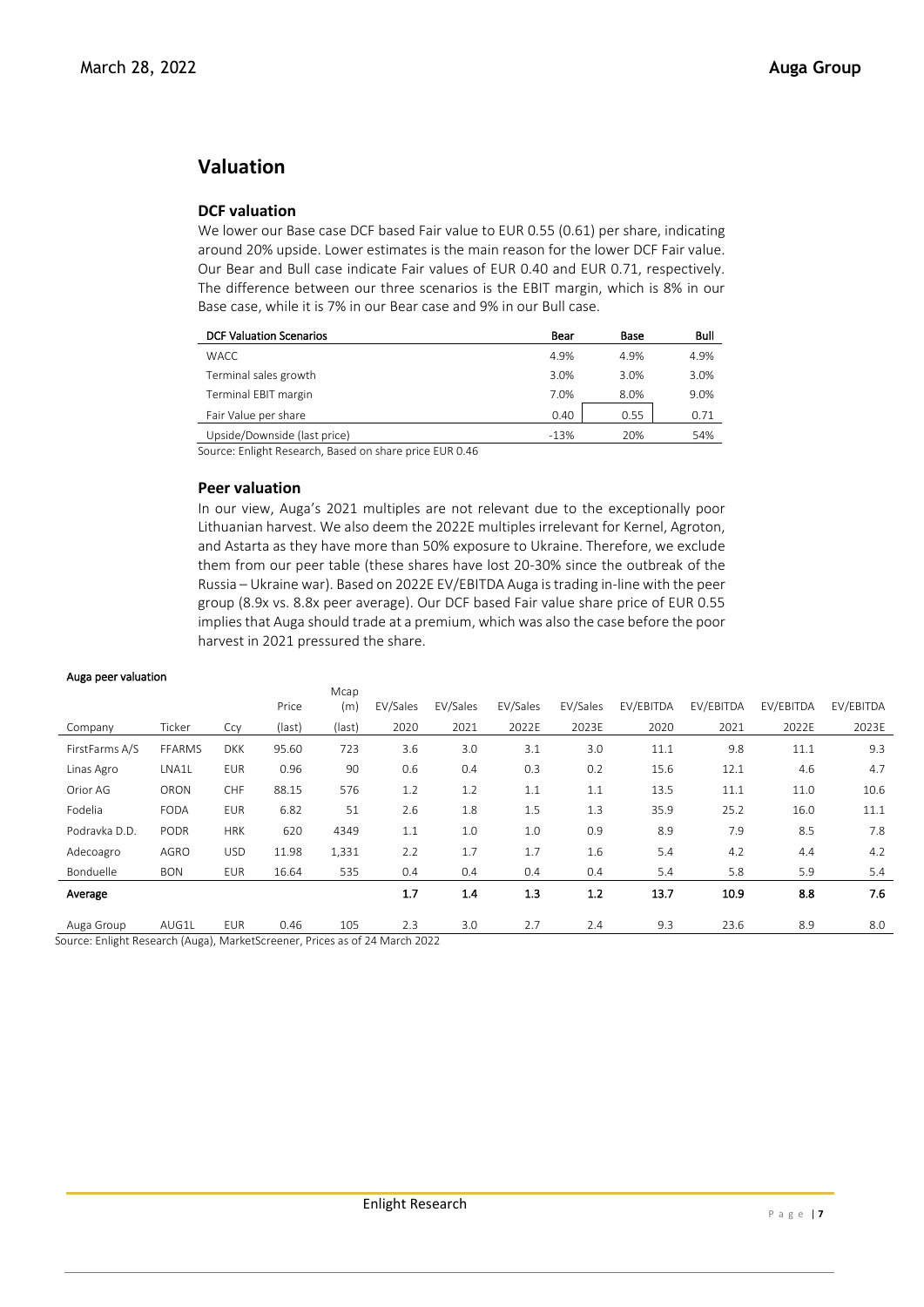# **Q4 report deviations**

## **Deviation by segment**

The Q4/21 Crop growing segment sales came in 51.6% or EUR 5.5m below our estimate (EUR 5.2m vs. 10.7m) due lower crop yields caused by the hot summer (we had underestimated the negative effect of the hot summer on yields). The Q4/21 Mushroom and Dairy segment sales were both in line with our estimate. The FMCG segment Q4/21 sales was EUR 51.0%, or 1.4m below estimate as we became too optimistic due to the strong Q3/21 sales (the FMCG segment sales has become lumpier as clients order fewer times but in larger quantities).

The Q4/21 Crop growing segment Gross profit was EUR 1.1m vs. our estimated profit of EUR 2.6m. The main reason for the negative deviation was a EUR 1.0m higher negative effect from the Fair value adjustment of biological assets. The Q4/21 Gross profit for the Mushroom segment was in line with forecast. The FMCG Q4/21 Gross profit was 0.4m or 77% below our estimate (EUR 0.1m vs. 0.5m est.). The Dairy segment Gross profit was EUR 0.4m above our estimate, mainly as due to higher than expected raw milk prices.

|                             | Q4/21    | Q4/21   |             | <b>Difference</b> |
|-----------------------------|----------|---------|-------------|-------------------|
| Sales by Segment (EURm)     | Estimate | Outcome | <b>EURm</b> | %                 |
| Crop growing                | 10.7     | 5.2     | $-5.5$      | $-51.6%$          |
| Mushroom growing            | 6.8      | 6.9     | 0.1         | 1.0%              |
| Dairy farming               | 3.3      | 3.5     | 0.2         | 5.1%              |
| End-Consumer packaged goods | 7.7      | 1.3     | $-1.4$      | $-51.0%$          |
| Group sales                 | 23.6     | 16.9    | -6.7        | $-28.4%$          |

|                             | Q4/21    | Q4/21    | <b>Difference</b> |            |
|-----------------------------|----------|----------|-------------------|------------|
| Sales growth                | Estimate | Outcome  | <b>EURm</b>       | <b>Bps</b> |
| Crop growing                | 13.4%    | $-45.1%$ | nm                | $-5845$    |
| Mushroom growing            | $-3.3%$  | $-2.4%$  | nm                | 96         |
| Dairy farming               | 6.9%     | 12.3%    | nm                | 541        |
| End-Consumer packaged goods | 77.8%    | $-12.9%$ | nm                | $-9067$    |
| Group sales growth          | 11.5%    | $-20.1%$ | nm                | $-3161$    |

|                                | Q4/21    | Q4/21   |             | <b>Difference</b> |
|--------------------------------|----------|---------|-------------|-------------------|
| Gross profit by Segment (EURm) | Estimate | Outcome | <b>EURm</b> | %                 |
| Crop growing                   | 2.6      | 1.1     | $-1.527$    | $-58.9%$          |
| Mushroom growing               | $-0.1$   | 0.0     | 0.124       | $-130.5%$         |
| Dairy farming                  | 0.3      | 0.7     | 0.381       | 126.1%            |
| End-Consumer packaged goods    | 0.5      | 0.1     | $-0.414$    | $-77.1%$          |
| Group gross profit             | 3.3      | 1.9     | $-1.436$    | $-43.0%$          |

|                             | Q4/21    | Q4/21   | <b>Difference</b> |            |
|-----------------------------|----------|---------|-------------------|------------|
| Gross margin by Segment     | Estimate | Outcome | <b>EURm</b>       | <b>Bps</b> |
| Crop growing                | 24.1%    | 20.5%   | na                | $-364$     |
| Mushroom growing            | $-1.4%$  | 0.4%    | na                | 181        |
| Dairy farming               | 9.2%     | 19.8%   | na                | 1060       |
| End-Consumer packaged goods | 20.0%    | 9.3%    | na                | $-1066$    |
| Group gross margin          | 14.2%    | 11.3%   | na                | -290       |

Source: Company reports (outcome), Enlight Research (estimate)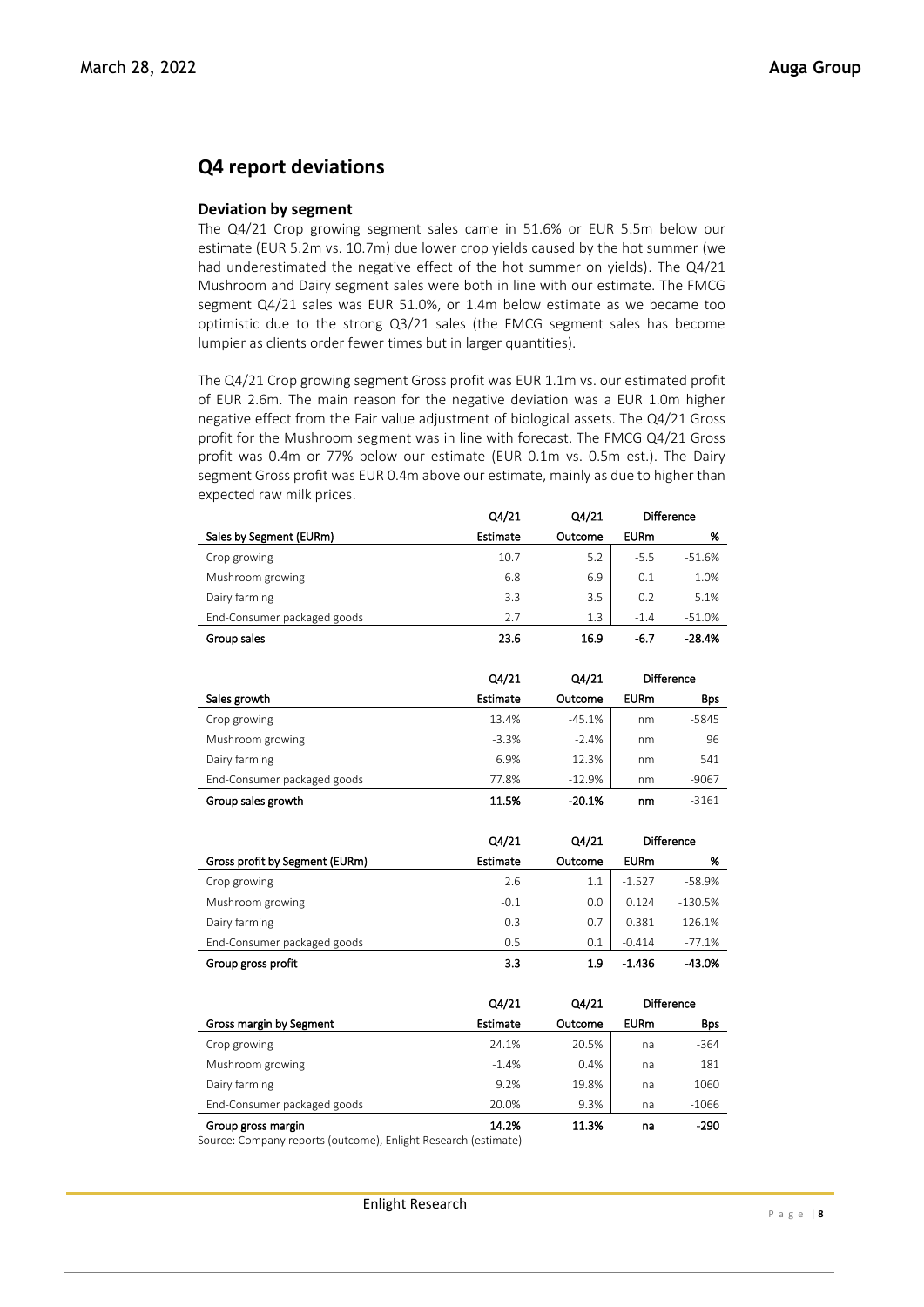# **Group deviation**

The Q4/21 Group revenues was EUR 6.7m or 28.4% below our estimate. The Q4/21 Gross profit was EUR 1.1m below forecast. The negative deviation increased to EUR 3.1m at the Operating profit line mainly due to EUR 1.7m higher than forecast Operating expenses.

|                                           | Q4/21    | Q4/21   |             | <b>Difference</b> |
|-------------------------------------------|----------|---------|-------------|-------------------|
| P&L (EURm)                                | Estimate | Outcome | <b>EURm</b> | %                 |
| Revenues                                  | 23.6     | 16.9    | $-6.7$      | $-28.4%$          |
| Cost of sales                             | $-20.6$  | $-14.6$ | 6.1         | $-29.5%$          |
| Gain(loss) FV Bio. assets & Agri. Produce | 0.4      | $-0.1$  | $-0.5$      | $-122.6%$         |
| Gross profit                              | 3.3      | 2.2     | $-1.1$      | $-33.5%$          |
| Operating expenses                        | $-2.8$   | $-4.6$  | $-1.7$      | 61.5%             |
| Other income                              | 0.3      | 0.1     | $-0.2$      | $-69.0%$          |
| Operating profit                          | 0.8      | $-2.3$  | $-3.1$      | $-401.2%$         |
| Finance cost                              | $-1.6$   | $-2.0$  | $-0.4$      | 27.7%             |
| Share of associates                       | 0.0      | 0.0     | 0.0         |                   |
| Pre-tax Profit                            | $-0.8$   | $-4.3$  | $-3.5$      | 414.4%            |
| Income tax                                | 0.4      | 0.7     | 0.3         | 85.8%             |
| Non-controlling interest                  | 0.0      | 0.0     | $-0.1$      | $-200.0%$         |
| Net profit                                | $-0.4$   | -3.9    | $-3.5$      | 843.7%            |
| Depreciation, Amortization, Impairment    | 4.0      | 5.9     | 1.9         | 48.9%             |
| <b>EBITDA</b>                             | 4.7      | 3.6     | $-1.1$      | $-23.6%$          |

|        | Q4/21    | Q4/21    |             | <b>Difference</b> |
|--------|----------|----------|-------------|-------------------|
| Growth | Estimate | Outcome  | <b>EURm</b> | Bps               |
| Sales  | 23.9%    | $-11.2%$ | 34.3%       | $-3515$           |

|                       | Q4/21           | Q4/21    |             | <b>Difference</b> |
|-----------------------|-----------------|----------|-------------|-------------------|
| Margins               | <b>Estimate</b> | Outcome  | <b>EURm</b> | <b>Bps</b>        |
| <b>EBITDA</b> margin  | 20.1%           | 21.4%    | nm          | 133               |
| Gross margin          | 14.2%           | 13.1%    | nm          | $-102$            |
| Operating margin      | 3.2%            | $-13.6%$ | nm          | $-1681$           |
| Pre-tax Profit margin | $-3.6%$         | $-25.7%$ | nm          | $-2213$           |
| Net margin            | $-1.8%$         | $-23.3%$ | nm          | $-2158$           |

Source: Company reports (outcome), Enlight Research (estimate)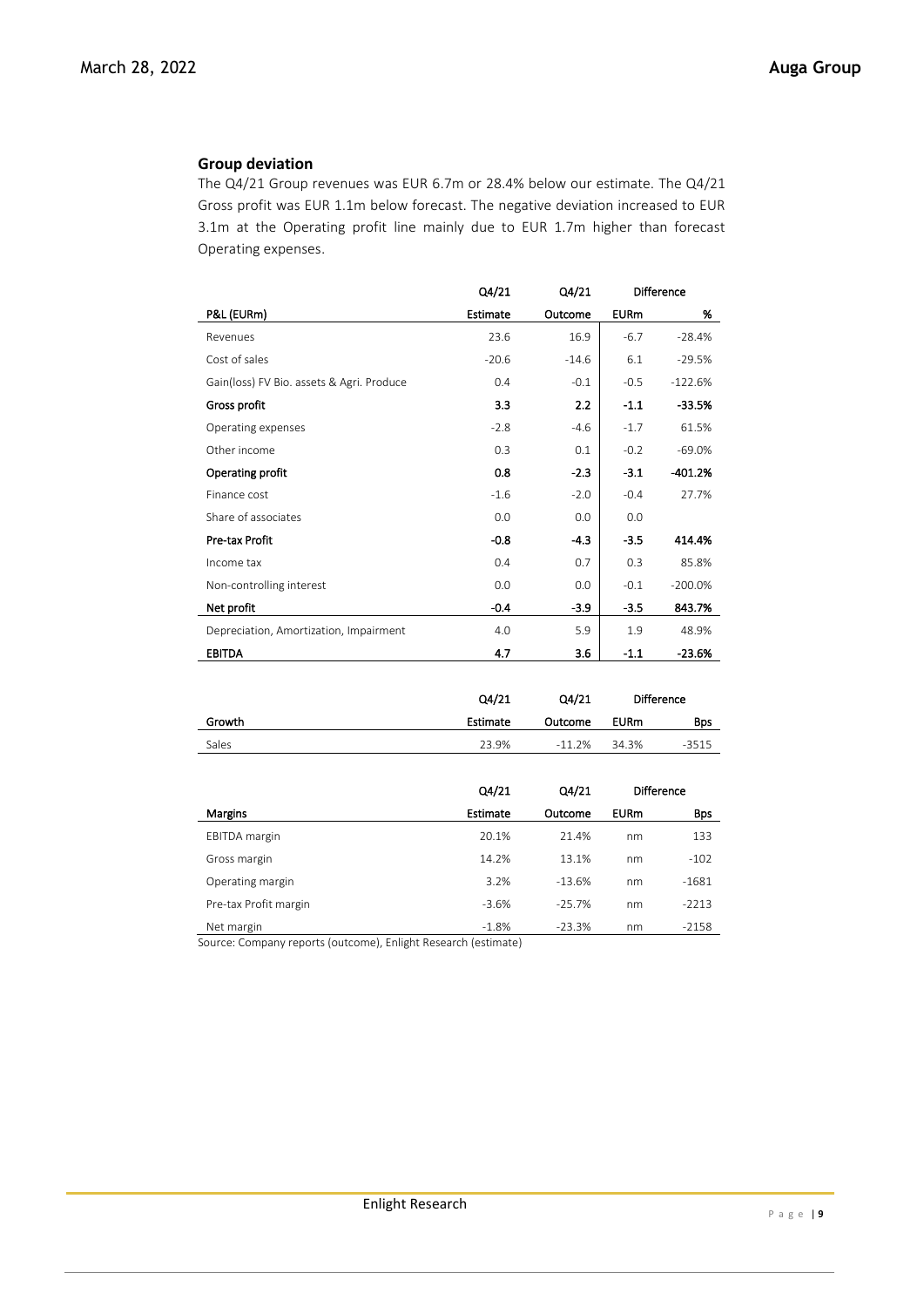# **Estimate changes**

Our Sales estimate for 2022 is adjusted down by 9.3%, or EUR 8.4m because of smaller than expected yields for the 2021 harvest, which leads to lower sales in H1/22. In the forecast period 2023-24E, we estimate 7% sales growth each year, which is conservative given the latest wheat price surge (the 2023 sales estimate is lowered by 10%). Our 2022 Gross profit estimate is lowered by 16.7%, or EUR 3.6m, mainly due to the more cautious Fair value adjustment. If the wheat prices remain at today's level and the harvest is not significantly negatively affected by the weather, we see upside in our estimates. Our 2022 EBIT is lowered by EUR 2.9m to EUR 6.6m, while our 2023 EBIT is lowered by EUR 3.4m to EUR 9.2m, mainly due to higher Operating expenses. Our EPS forecast is lowered by EUR 0.02 for 2022, indicating breakeven this year. For 2023 and 2024, the EPS estimate is EUR 0.011 (0.035) and EUR 0.014, respectively. To summarize, we have adjusted our estimates to a conservative level which implies that there could be significant upside, especially if the weather is favorable.

| Sales (EURm)        | 2021     | 2022E    | 2023E    | 2024E |
|---------------------|----------|----------|----------|-------|
| Old estimate        | 78.5     | 90.2     | 97.8     | na    |
| New estimate        | na       | 81.8     | 87.8     | 94.0  |
| Change              | na       | $-8.4$   | $-10.0$  | na    |
| Change (pct)        | na       | $-9.3%$  | $-10.2%$ | na    |
|                     |          |          |          |       |
| Gross profit (EURm) | 2021     | 2022E    | 2023E    | 2024E |
| Old estimate        | 5.0      | 21.7     | 25.8     | na    |
| New estimate        | na       | 18.0     | 21.0     | 22.4  |
| Change              | na       | $-3.6$   | $-4.8$   | na    |
| Change (pct)        | na       | $-16.7%$ | $-18.6%$ | na    |
|                     |          |          |          |       |
| EBIT (EURm)         | 2021     | 2022E    | 2023E    | 2024E |
| Old estimate        | $-5.3$   | 9.5      | 12.6     | na    |
| New estimate        | na       | 6.6      | 9.2      | 9.8   |
| Change              | na       | $-2.9$   | $-3.4$   | na    |
| Change (pct)        | na       | $-30.9%$ | $-26.9%$ | na    |
|                     |          |          |          |       |
| EPS (EUR)           | 2021     | 2022E    | 2023E    | 2024E |
| Old estimate        | $-0.048$ | 0.020    | 0.035    | na    |
| New estimate        | na       | 0.000    | 0.011    | 0.014 |
| Change              | na       | $-0.020$ | $-0.024$ | na    |
| Change (pct)        | na       | -99.5%   | $-68.6%$ | na    |
|                     |          |          |          |       |
| Dividend (EUR)      | 2021     | 2022E    | 2023E    | 2024E |
| Old estimate        | 0.00     | 0.00     | 0.00     | na    |
| New estimate        | 0.00     | 0.00     | 0.00     | 0.00  |
| Change              | 0.00     | 0.00     | 0.00     | na    |
| Change (pct)        | nm       | na       | na       | na    |

## Estimate changes

Source: Enlight Research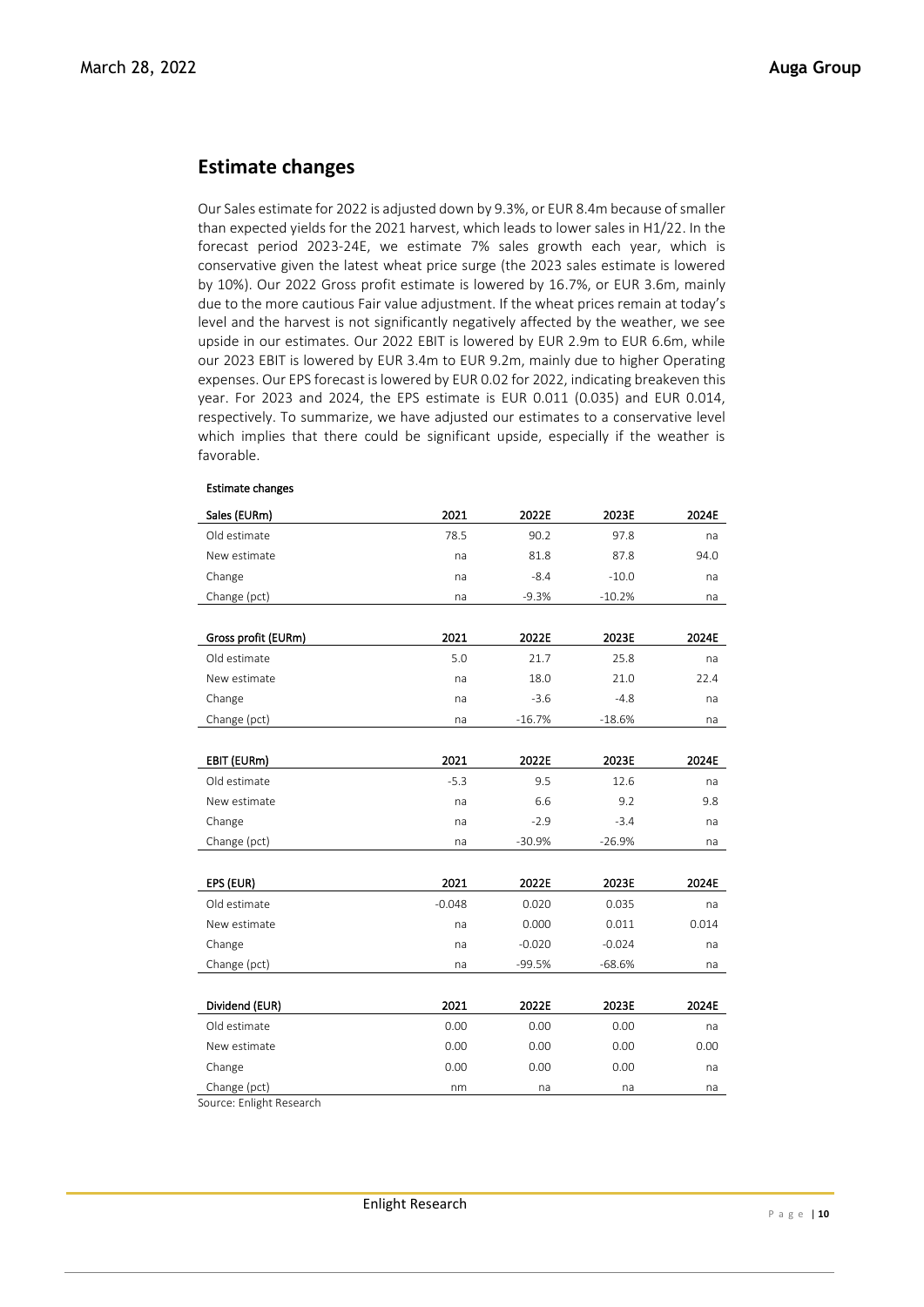# **Risk factors**

Below is a list of risk factors that we believe are important to highlight given the current environment. It should not be regarded as a complete list of risk factors. Additional risk factors can be found in the listing prospectus and annual reports.

# **Russia – Ukraine war**

Auga has limited exposure to Russia, Ukraine, and Belarus (less than 0.5% of sales in 2021). The sales of mushroom compost to Russia was stopped already in Q4/20 (before the Russia – Ukraine war) due to covid restrictions.

# **COVID-19**

A slower than expected recovery form the pandemic would delay the recovery of the HORECA sector. Furthermore, it could hamper the production capacity due to COVID-19 related illnesses among personnel.

# **Weather**

The risk of adverse meteorological conditions may significantly affect the yield of agricultural products and thereby negatively affect the financial result.

# **Quality of harvest**

In addition to the harvest yield, the quality of the harvest is important as lower quality usually means lower prices. For example, if the share of feed wheat exceeds 50%, then our forecast is most likely too optimistic under our Base and Bull case scenarios.

## **Demand**

A prolonged economic downturn could affect the prices and hence demand for organic food products, which most likely would affect the company's result.

## **EU subsidies**

The Group receives significant income from EU subsidies and if these were to be lowered or taken away, the result of the group would be negatively affected. Given EU's Fork to Farm Strategy, the subsidy risk has decreased in our view.

## **Livestock**

The risk of a severe animal disease is not factored into our estimates. If one of Auga's dairy farms is hit by a severe animal disease, our dairy segment estimates, will most likely have to be adjusted downwards.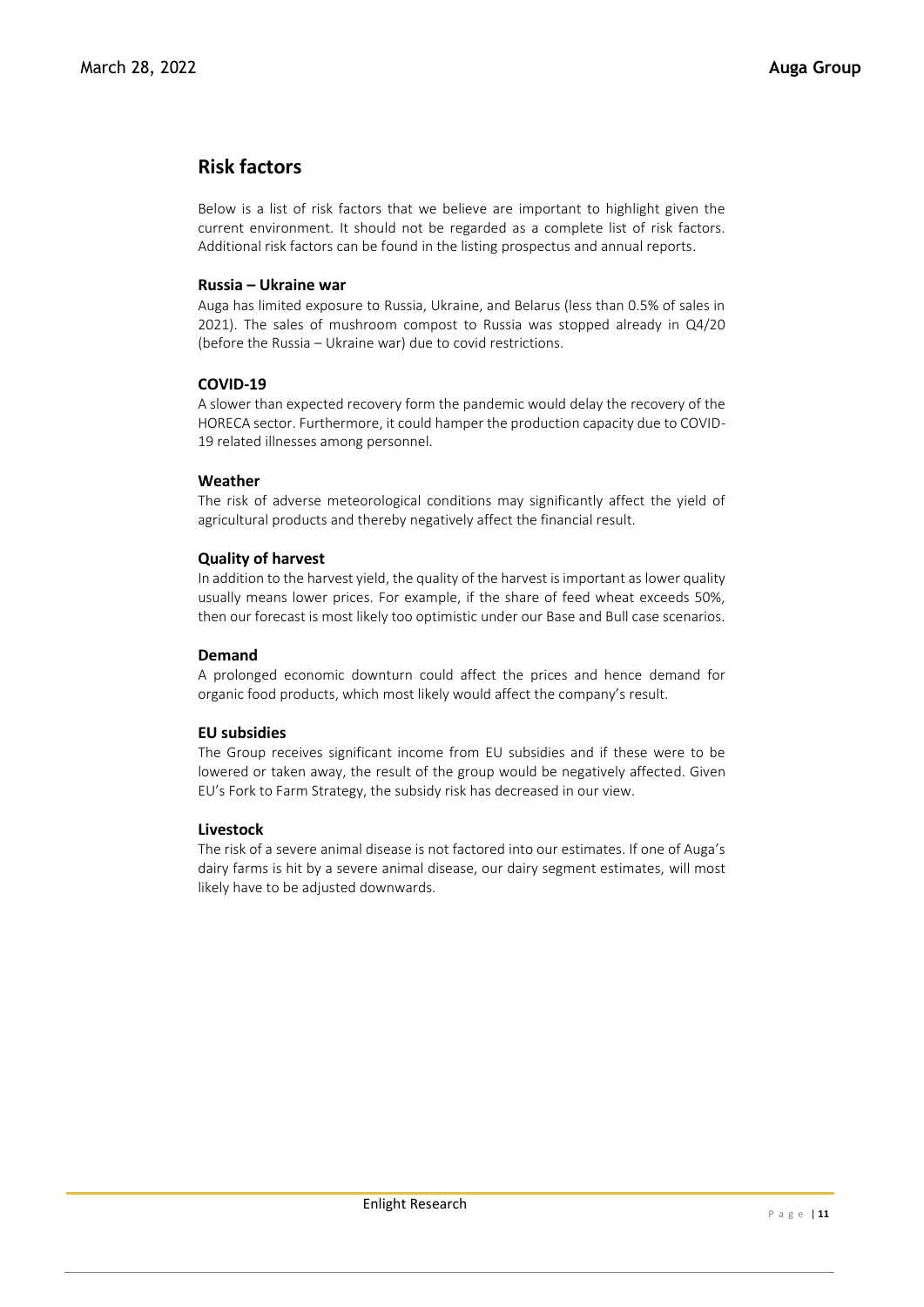| <b>Income Statement</b>                          | 2020                | 2021                 | 2022E                  | 2023E                | 2024E                |
|--------------------------------------------------|---------------------|----------------------|------------------------|----------------------|----------------------|
| Net sales                                        | 83                  | 72                   | 82                     | 88                   | 94                   |
| Total operating costs                            | $-62$               | $-63$                | $-57$                  | $-61$                | $-67$                |
| <b>EBITDA</b>                                    | 21                  | 9                    | 25                     | 27                   | 27                   |
| Depr. & Amort.                                   | $-14$               | $-17$                | $-18$                  | $-17$                | $-17$                |
| One-off EBIT items                               | 0                   | $\mathbf 0$          | 0                      | 0                    | $\circ$              |
| EBIT                                             | 7                   | -8                   | 7                      | 9                    | 10                   |
| Financial net                                    | $-6$                | $-6$                 | $-7$                   | $-6$                 | $-6$                 |
| Pre-tax profit                                   | $\mathbf{1}$        | $-15$                | 0                      | 3                    | 4                    |
| Taxes                                            | 0                   | $\mathbf{1}$         | 0                      | 0                    | $-1$                 |
| Minority interest                                | 0                   | 0                    | 0                      | $\Omega$             | 0                    |
| Other items                                      | 0<br>$\overline{2}$ | 0<br>$-14$           | 0<br>0                 | 0<br>3               | 0<br>3               |
| Net profit                                       |                     |                      |                        |                      |                      |
| <b>Balance Sheet</b>                             | 2020                | 2021                 | 2022E                  | 2023E                | 2024E                |
| Cash and cash equivalent                         | 3                   | $\overline{2}$       | 3                      | 3                    | 3                    |
| Receivables                                      | 16                  | 12                   | 17                     | 18                   | 20                   |
| Inventories                                      | 30                  | 24                   | 37                     | 40                   | 42                   |
| Other current assets                             | 17                  | 20<br>59             | 20<br>77               | 20                   | 20                   |
| <b>Total current assets</b>                      | 66<br>97            | 100                  | 97                     | 81<br>94             | 85<br>92             |
| Tangible assets<br>Goodwill & intangible         | 5                   | 6                    | 6                      | 6                    | 7                    |
| assets                                           |                     |                      |                        |                      |                      |
| Lease & Investment                               | 36                  | 39                   | 43                     | 47                   | 51                   |
| properties                                       |                     |                      |                        |                      |                      |
| Long-term Investments                            | 0                   | $\mathbf 0$          | 0                      | 0                    | 0                    |
| Associated companies                             | 0                   | 0                    | 0                      | 0                    | 0                    |
| Other long-term assets                           | 10                  | 10                   | 10                     | 10                   | 10                   |
| <b>Total fixed assets</b>                        | 148                 | 155                  | 157                    | 158                  | 161                  |
| <b>Total Assets</b>                              | 214                 | 214                  | 233                    | 239                  | 246                  |
| Accounts payable                                 | 16                  | 20                   | 25                     | 35                   | 38                   |
| Short-term IB debt                               | 20                  | 19                   | 22                     | 18                   | 18                   |
| Other current liabilities                        | 5                   | 6                    | 6                      | 6                    | 6                    |
| <b>Total current liabilities</b>                 | 42                  | 45                   | 53                     | 60                   | 62                   |
| Long-term IB debt                                | 40                  | 46                   | 52                     | 44                   | 42                   |
| Convertibles & Lease liab.<br>Deferred tax liab. | 34<br>$\mathbf{1}$  | 38<br>$\overline{2}$ | 43<br>$\overline{2}$   | 47<br>$\overline{2}$ | 51<br>$\overline{2}$ |
| Provisions                                       | 0                   | 0                    | 0                      | 0                    | 0                    |
| Other long-term liab.                            | 3                   | 3                    | 3                      | 3                    | 3                    |
| Total long-term liab.                            | 79                  | 89                   | 100                    | 96                   | 98                   |
| <b>Total Liabilities</b>                         | 121                 | 134                  | 153                    | 156                  | 160                  |
| Minority interest                                | 0                   | $\mathbf 0$          | 0                      | 0                    | 0                    |
| Shareholders' equity                             | 92                  | 80                   | 80                     | 83                   | 86                   |
| <b>Total liabilities and equity</b>              | 214                 | 214                  | 233                    | 239                  | 246                  |
|                                                  |                     |                      |                        |                      |                      |
| <b>DCF</b> valuation                             |                     |                      | Cash flow, mEUR        |                      |                      |
| WACC (%)                                         | 4.95 %              |                      | NPV FCF (2022-2024)    |                      | 18                   |
| Assumptions 2022-2028 (%)                        |                     |                      | NPV FCF (2025-2031)    |                      | 48                   |
| Sales CAGR                                       |                     |                      | 5.33 % NPV FCF (2032-) |                      | 161                  |
| Avg. EBIT margin                                 | 9.88%               |                      | Non-operating assets   |                      | $\overline{2}$       |
| Fair value per share (EUR)                       | 0.55                |                      | Interest-bearing debt  |                      | $-103$               |
| Share price (EUR)                                | 0.46                |                      | Fair value estimate    |                      | 126                  |

| <b>Free Cash Flow</b>                               | 2020         | 2021     | 2022E   | 2023E    | 2024E        |
|-----------------------------------------------------|--------------|----------|---------|----------|--------------|
| Operating profit                                    | 7            | -8       | 7       | 9        | 10           |
| Depreciation                                        | 14           | 17       | 18      | 17       | 17           |
| Working capital chg                                 | $-2$         | 12       | $-13$   | 7        | $-2$         |
| Other Operating CF items                            | $\mathbf{1}$ | 0        | $-1$    | $-1$     | $-1$         |
| <b>Operating Cash Flow</b>                          | 20           | 21       | 11      | 32       | 24           |
| Net investments                                     | $-17$        | $-21$    | $-15$   | $-15$    | $-15$        |
| Other items                                         | $-1$         | $\Omega$ | 0       | $\Omega$ | 0            |
| Free Cash Flow                                      | $\mathbf{1}$ | 0        | $-4$    | 17       | 8            |
| Capital structure                                   | 2020         | 2021     | 2022E   | 2023E    | 2024E        |
| Equity ratio                                        | 43.4%        | 37.5%    | 34.5%   | 34.7%    | 35.0%        |
| Debt / Equity ratio                                 | 102.3%       | 128.7%   | 146.3%  | 133.2%   | 129.3%       |
| Gearing %                                           | 99.1%        | 125.0%   | 142.2%  | 128.9%   | 125.0%       |
| Net debt/EBITDA                                     | 4.4          | 11.1     | 4.7     | 4.0      | 4.0          |
| Profitability                                       | 2020         | 2021     | 2022E   | 2023E    | 2024E        |
| ROE                                                 | 2.0%         | $-16.3%$ | 0.0%    | 3.1%     | 3.7%         |
| FCF yield                                           | 1.3%         | $-0.1%$  | $-4.3%$ | 15.8%    | 8.0%         |
| EBITDA margin                                       | 25.0%        | 12.6%    | 30.1%   | 30.3%    | 28.5%        |
| <b>EBIT margin</b>                                  | 8.3%         | $-11.6%$ | 8.1%    | 10.5%    | 10.4%        |
| PTP margin                                          | 1.6%         | $-20.6%$ | 0.0%    | 3.4%     | 3.9%         |
| Net margin                                          | 2.1%         | $-19.5%$ | 0.0%    | 2.9%     | 3.3%         |
| Valuation                                           | 2020         | 2021     | 2022E   | 2023E    | 2024E        |
| P/E                                                 | 57.0         | $-8.1$   | 4255.1  | 41.7     | 33.4         |
| P/E adjusted                                        | 57.0         | $-8.1$   | 4255.3  | 41.7     | 33.4         |
| P/Sales                                             | 1.2          | 1.6      | 1.3     | 1.2      | 1.1          |
| EV/Sales                                            | 2.3          | 3.0      | 2.7     | 2.4      | 2.3          |
| EV/EBITDA                                           | 9.3          | 23.6     | 8.9     | 8.0      | 7.9          |
| EV/EBIT                                             | 28.0         | $-25.7$  | 33.4    | 23.1     | 21.8         |
| P/BV                                                | 1.1          | 1.4      | 1.3     | 1.3      | 1.2          |
| P/BV tangible                                       | 1.2          | 1.5      | 1.4     | 1.4      | 1.3          |
| Per share ratios                                    | 2020         | 2021     | 2022E   | 2023E    | 2024E        |
| EPS                                                 | 0.01         | $-0.06$  | 0.00    | 0.01     | 0.01         |
| EPS, adjusted                                       | 0.01         | $-0.06$  | 0.00    | 0.01     | 0.01         |
| Operating CF/share                                  | 0.09         | 0.09     | 0.05    | 0.14     | 0.10         |
| Free Cash Flow/share                                | 0.01         | 0.00     | $-0.02$ | 0.07     | 0.04         |
| BV/share                                            | 0.41         | 0.35     | 0.35    | 0.36     | 0.38         |
| Tangible BV/share                                   | 0.41         | 0.35     | 0.35    | 0.36     | 0.38         |
| Div. per share                                      | 0.00         | 0.00     | 0.00    | 0.00     | 0.00         |
| Div. payout ratio                                   | 0.0%         | 0.0%     | 0.0%    | 0.0%     | 0.0%         |
| Dividend yield                                      | 0.0%         | 0.0%     | 0.0%    | 0.0%     | 0.0%         |
| <b>Shareholders</b>                                 |              |          | Capital |          | <b>Votes</b> |
| UAB Baltic Champs Group                             |              |          | 57.578  |          | 55.04%       |
| European Bank for Reconstruction<br>and Development |              |          | 9.112   |          | 8.71%        |
| UAB ME Investicija                                  |              |          | 8.756   |          | 8.37%        |
| Žilvinas Marcinkevičius                             |              |          | 7.323   |          | 7.00%        |
|                                                     |              |          |         |          |              |

| Key people |                    |
|------------|--------------------|
| CEO        | Kestutis Juscius   |
| CEO        | Mindaugas Ambrasas |
| IR         | Mindaugas Ambrasas |
| Chairman   | Dalius Misiunas    |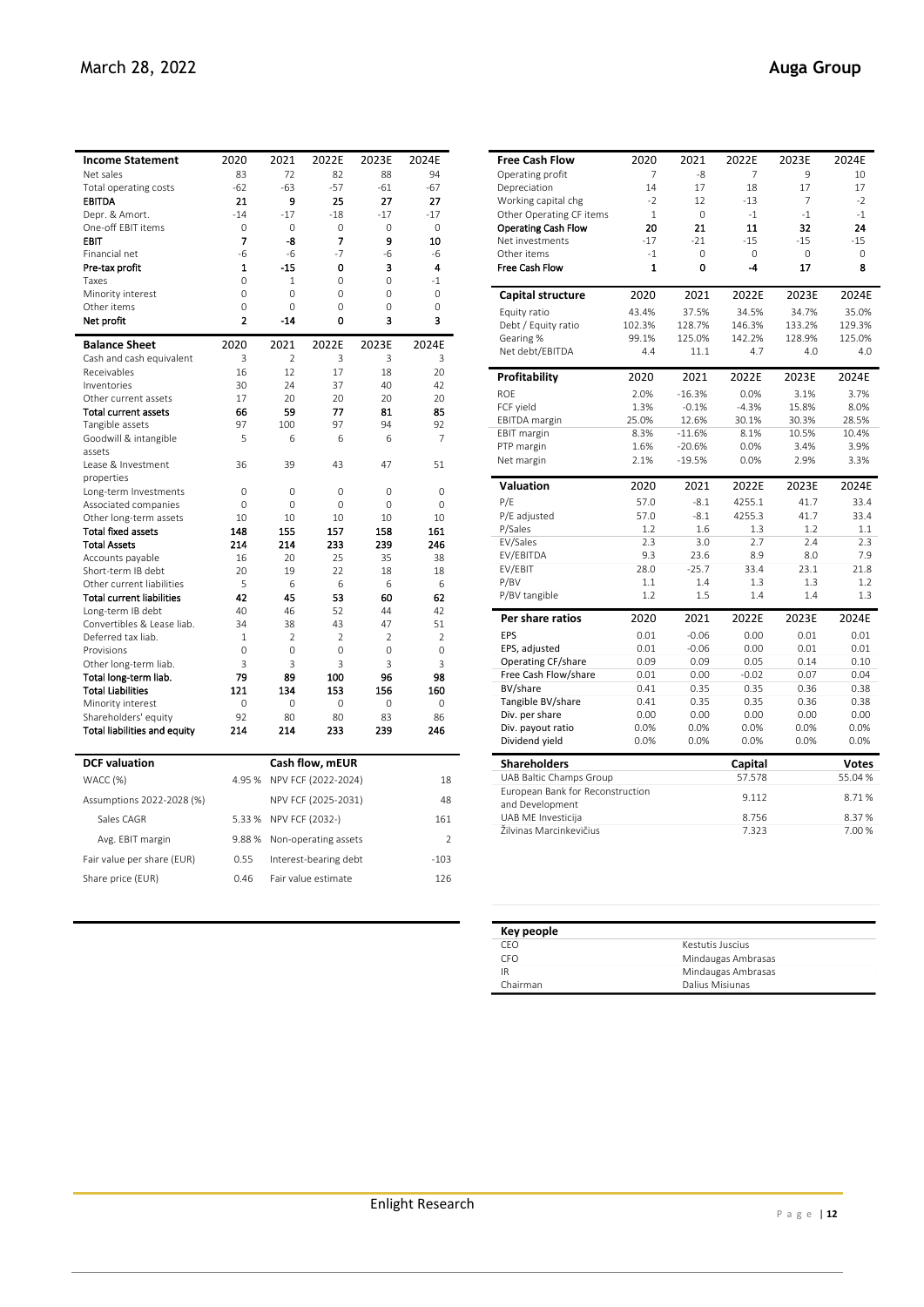| P/E                                                                              | <b>EPS</b>                                                   |
|----------------------------------------------------------------------------------|--------------------------------------------------------------|
|                                                                                  |                                                              |
| Price per share                                                                  | Profit before extraordinary items and taxes - income taxes + |
| Earnings per share                                                               | minority interest                                            |
|                                                                                  | Number of shares                                             |
|                                                                                  |                                                              |
| <b>P/Sales</b><br>Market cap                                                     | <b>DPS</b>                                                   |
| Sales                                                                            | Dividend for financial period per share                      |
|                                                                                  |                                                              |
| P/BV                                                                             | <b>CEPS</b>                                                  |
| Price per share                                                                  | Gross cash flow from operations                              |
| Shareholders' equity + taxed provisions per share                                | Number of shares                                             |
|                                                                                  |                                                              |
| P/CF<br>Price per share                                                          | <b>EV/Share</b>                                              |
| Operating cash flow per share                                                    | Enterprise value<br>Number of shares                         |
|                                                                                  |                                                              |
| EV (Enterprise value)                                                            | Sales/Share                                                  |
|                                                                                  | Sales                                                        |
| Market cap + Net debt + Minority interest at market value - share of             | Number of shares                                             |
| associated companies at market value                                             |                                                              |
| Net debt                                                                         | <b>EBITDA/Share</b>                                          |
|                                                                                  |                                                              |
| Interest-bearing debt - financial assets                                         | Earnings before interest, tax, depreciation and amortization |
|                                                                                  | Number of shares                                             |
| <b>EV/Sales</b>                                                                  | <b>EBIT/Share</b>                                            |
|                                                                                  | Operating profit                                             |
| Enterprise value                                                                 | Number of shares                                             |
| Sales                                                                            |                                                              |
| <b>EV/EBITDA</b>                                                                 | <b>EAFI/Share</b>                                            |
|                                                                                  |                                                              |
| Enterprise value                                                                 | Pre-tax profit<br>Number of shares                           |
| Earnings before interest, tax, depreciation and amortization                     |                                                              |
| <b>EV/EBIT</b>                                                                   | <b>Capital employed/Share</b>                                |
| Enterprise value                                                                 |                                                              |
| Operating profit                                                                 | Total assets - non-interest-bearing debt                     |
|                                                                                  | Number of shares                                             |
| Div yield, %                                                                     | <b>Total assets</b>                                          |
| Dividend per share                                                               |                                                              |
| Price per share                                                                  | Balance sheet total                                          |
| Payout ratio, %                                                                  | Interest coverage (x)                                        |
|                                                                                  |                                                              |
| Total dividends                                                                  | Operating profit                                             |
| Earnings before extraordinary items and taxes - income taxes + minority interest | Financial items                                              |
|                                                                                  |                                                              |
| Net cash/Share                                                                   | Asset turnover (x)                                           |
|                                                                                  |                                                              |
| Financial assets - interest-bearing debt                                         | Turnover                                                     |
| Number of shares                                                                 | Balance sheet total (average)                                |
|                                                                                  |                                                              |
| <b>ROA, %</b>                                                                    | Debt/Equity, %                                               |
| Operating profit + financial income + extraordinary items                        | Interest-bearing debt                                        |
| Balance sheet total - interest-free short-term debt - long-term advances         | Shareholders' equity + minority interest + taxed provisions  |
| received and accounts payable (average)                                          |                                                              |
|                                                                                  |                                                              |
| ROCE, %                                                                          | Equity ratio, %                                              |
| Profit before extraordinary items + interest expenses + other financial costs    | Shareholders' equity + minority interest + taxed provisions  |
| Balance sheet total - non-interest-bearing debt (average)                        | Total assets - interest-free loans                           |
|                                                                                  |                                                              |
| ROE, %                                                                           | CAGR, %                                                      |
|                                                                                  |                                                              |
| Profit before extraordinary items - income taxes                                 | Cumulative annual growth rate = Average growth rate per year |
| Shareholders' equity + minority interest + taxed provisions (average)            |                                                              |
|                                                                                  |                                                              |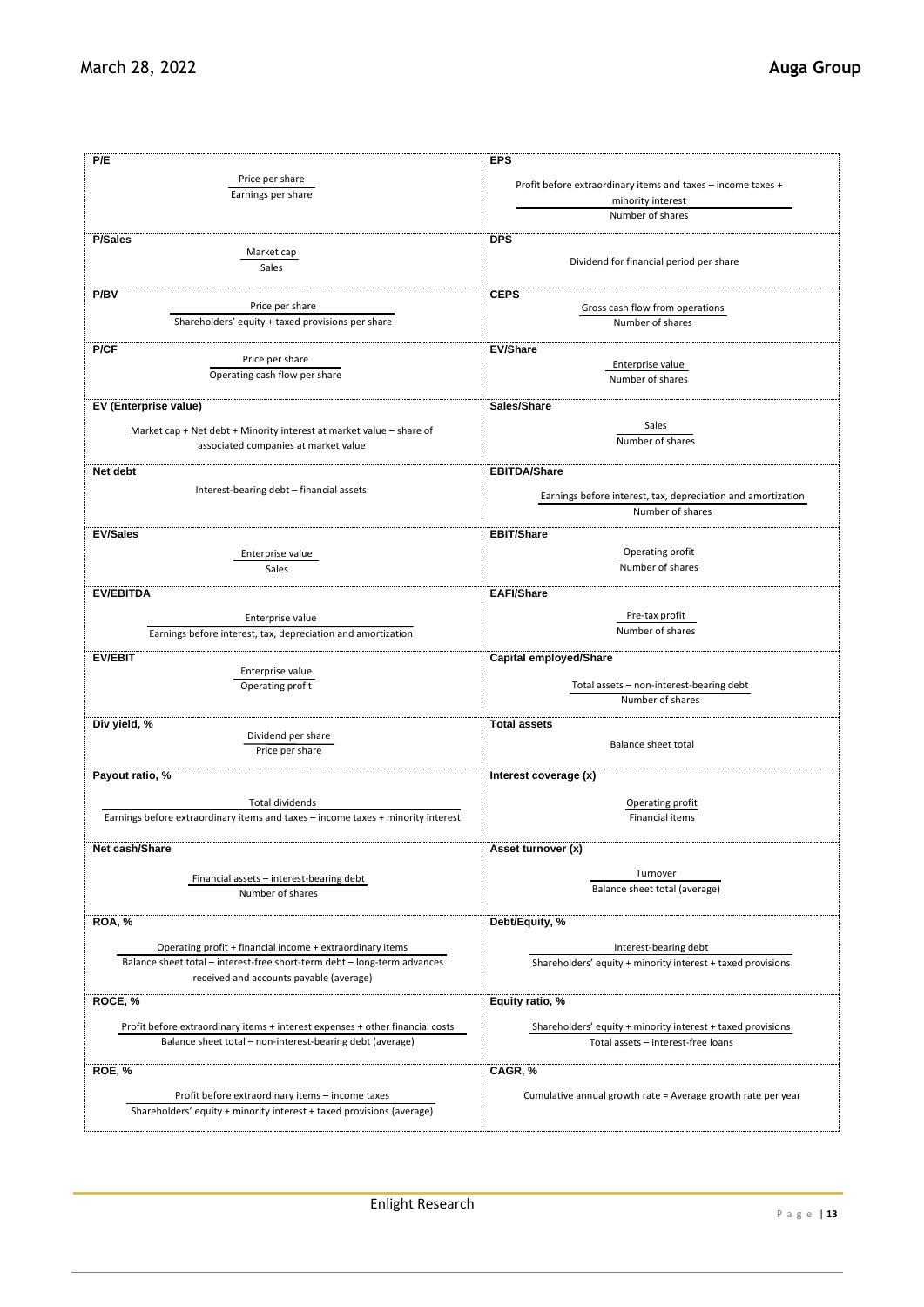### Disclaimer

Enlight Research OÜ's main valuation methods are discounted cash flow valuation and peer valuation with common multiples such as Price to Earnings, Enterprise Value to EBITDA, dividend yield etc. Aforementioned methods are used to estimate a company's fair value according to the following three scenarios: Bull (positive), Base (main scenario), and Bear (negative).

This report is commissioned by the company covered in this report which means Enlight Research OÜ receives compensation to write research on the company. The compensation is pre-determined and does not depend on the content in the report. This report is not to be considered investment research under MiFID regulations. Enlight Research OÜ does not issue investment recommendations or advice.

This report is for informational purposes only i.e. it should not be considered as an offer to sell or buy. Investors are encouraged to make their own research and not rely solely on this report when making their investment decisions. The decision to invest or not to invest is fully the responsibility of the investor i.e. Enlight Research OÜ takes no responsibility nor gives any guarantees with regards to investment decisions made by investors. Investing in equities entails risk e.g. the price of an equity decreases. Past performance is not a guarantee for future performance.

This report is based on information and sources that Enlight Research OÜ deemed to be reliable. However, Enlight Research OÜ cannot guarantee the accuracy or completeness of the information. All forward-looking statements and financial forecasts entail uncertainty and are subject to change without notice. Enlight Research OÜ accept no liability for any loss or damage resulting from the use of this report.

The analyst(s) writing this report own shares in the company in this report: Yes

The analyst(s) responsible for this report are not allowed to trade in any financial instruments of the company in this report until after the analyst report has been published, or if other conflict of interest exist e.g., advisory related.

Investors should assume that Enlight Research OÜ is seeking, or is performing, or have performed advisory services or other revenue generating services for the company in this report. An analyst's compensation is never directly related to advisory projects. An analyst working on advisory projects will be taken over the "Chinese wall" as soon as relevant regulations and/or guidelines require this.

The document may not be copied, reproduced, distributed, or published to physical or legal entities that are citizens of or domiciled in any country where relevant laws and/or regulations prohibit this.

This report may not be copied, reproduced, distributed, or published other than for personal reasons without written permission by Enlight Research OÜ. To apply for permission, send an email to below address:

ResearchTeam@enlightresearch.net

© Copyright 2019 Enlight Research OÜ